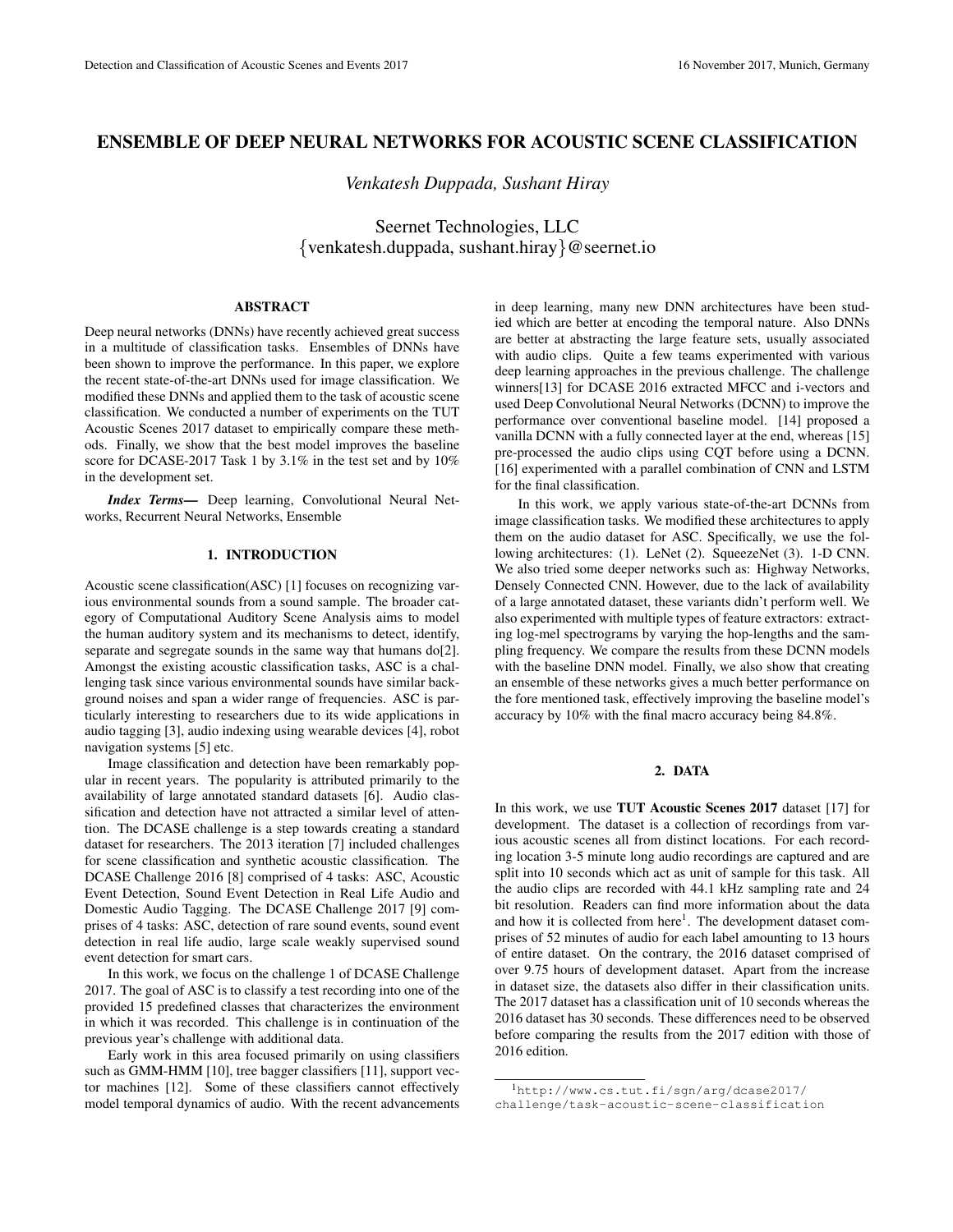

Figure 1: Audio Processing Pipeline

## 3. SYSTEM ARCHITECTURE

For each audio clip, (from development and evaluation set), the processing pipeline consists of the following steps: 1) Pre-process the audio with various transformations to standardize the input, 2) Extract features from the pre-processed audio, 3) Train the DCNN models using the features from step 2, 4) To get the final classification for each file, we fuse the predictions from each segment.

In the following subsections, we explore each of these steps.

### 3.1. Audio Preprocessing

Before being passed to the feature extractor, a few preprocessing steps are carried out on the original audio. In this task, the audio files have two sets of channels (one for left ear and one for right ear), so we convert the audio to mono by averaging the channels. We also normalize the amplitude to lie between -1 and 1.

## 3.2. Feature Extraction

Spectrograms provide a visual way of representing the signal strength over time at various frequencies. Mel-Spectrograms maps the equally spaced spectrogram frequencies into bins according to human ear perception, hence using mel-spectrogram as input has shown lot of success in various tasks like speech recognition, speaker identification etc. In this task, we experiment with two variants of feature vectors:

- 1. The original audio was downsampled to 16 kHz. We compute log mel-spectrogram with 0.025 seconds as window length and 0.010 seconds as hop length with 64 mel frequencies. The above processing results in log mel-spectrogram with 999 frames and 64 mel frequency bins. We then splits these into non overlapping windows of 111 frames which acts as input to our neural networks. Hence, we effectively split the raw audio into 9 segments.
- 2. In this variant, the audio was kept in its original sampling frequency of 44.1 kHz. We compute log mel-spectrogram with 0.046 seconds as window length and 0.023 seconds as hop length with 64 mel frequencies. The above processing results in log mel-spectrogram with 431 frames and 64 mel frequency bins. We then splits these into non overlapping windows of 43 frames which acts as input to our neural networks. Hence, we effectively split the raw audio into 10 segments.

## 3.3. Classification

In this work, we apply a variety of DCNNs. They are described in detail in Section 4. Once the feature vectors are extracted from the audio file, it is split into smaller segments as described in subsection 3.2. Each model is trained using mini-batches of size 256. We used Adadelta optimizer [18] with an initial learning rate of 1. Dropout layers significantly improve performance. Hence, we added dropout rate of 0.5. All our models were trained for 200 epochs, and the models with best validation accuracy were chosen.

### 3.4. Fusion

Since we split the raw audio clip into multiple segments, to get the final class prediction, we average predictions across all segments of an audio clip. This implies averaging 9 segments for the feature vector of type 1, and 10 segments for the feature vector of type 2 as mentioned in subsection 3.2.

## 3.5. Ensemble

Finally, we create an ensemble using the model variants mentioned in Section 4. We trained 10 different models with 5 distinct architectures. We sort the models via the macro-accuracy computed using [19]. Finally, we chose the best models which had the maximum variance, and whose accuracies were better than the baseline model.

We train our deep learning models with the Keras library [20] using Tensorflow [21] backend on cloud GPU's with 60 GB RAM hosted on Floydhub.<sup>2</sup>

## 4. CONVOLUTIONAL NEURAL NETWORKS

Convolutional Neural Networks is yet another DNN which gained popularity in image classification tasks. DCNNs are an extension to DNN with a few changes to the architecture. The major difference is the usage of convolutions. A simple DCNN comprises of a set of layers stacked together. These are namely convolutional, pooling, optional fully connected layers at the end, and finally the output layer.

- The convolutional layers consists of a kernel (also called as filter). These kernels perform non-linear operations over a limited receptive field. The kernel is tiled across the entire input space, resulting in the creation of a feature map. The primary motivation for this operation is that the function which the kernel learns are independent of the position in which they are found. Hence, we reduce the number of parameters required for the neural network. The parameters for this layer are: context of the kernel (width x height), depth of the kernel and the strides. A typical convolutional layer will consist of numerous kernels. The depth depends on the number of kernels present in the previous layer. In the case of 1D convolution, the context of the kernel is defined only by its width.
- The pooling layers are added to further reduce the dimensionality of the feature maps. The pooling layer essentially provide summaries over each context window, thus enhancing the network invariance to transitional shifts in the input patterns. Usually, pooling layers are placed after every convolution layer, however, in some DCNN variants, these are placed scantily. There are multiple types of pooling layers, max pooling, average pooling, global max pooling global average pooling, etc. The most salient feature of the pooling layer is that it doesn't add any additional parameters in the network and in turn helps reduce the dimensionality of the data significantly. Similar to the conv layer, pooling layer also have a context and a stride. In most typical scenarios, the strides are configured such that we pool over non-overlapping windows.

This hierarchical structure consisting of alternating feature extraction layers and pooling layers allows CNNs to operate on multiple

<sup>2</sup>https://www.floydhub.com/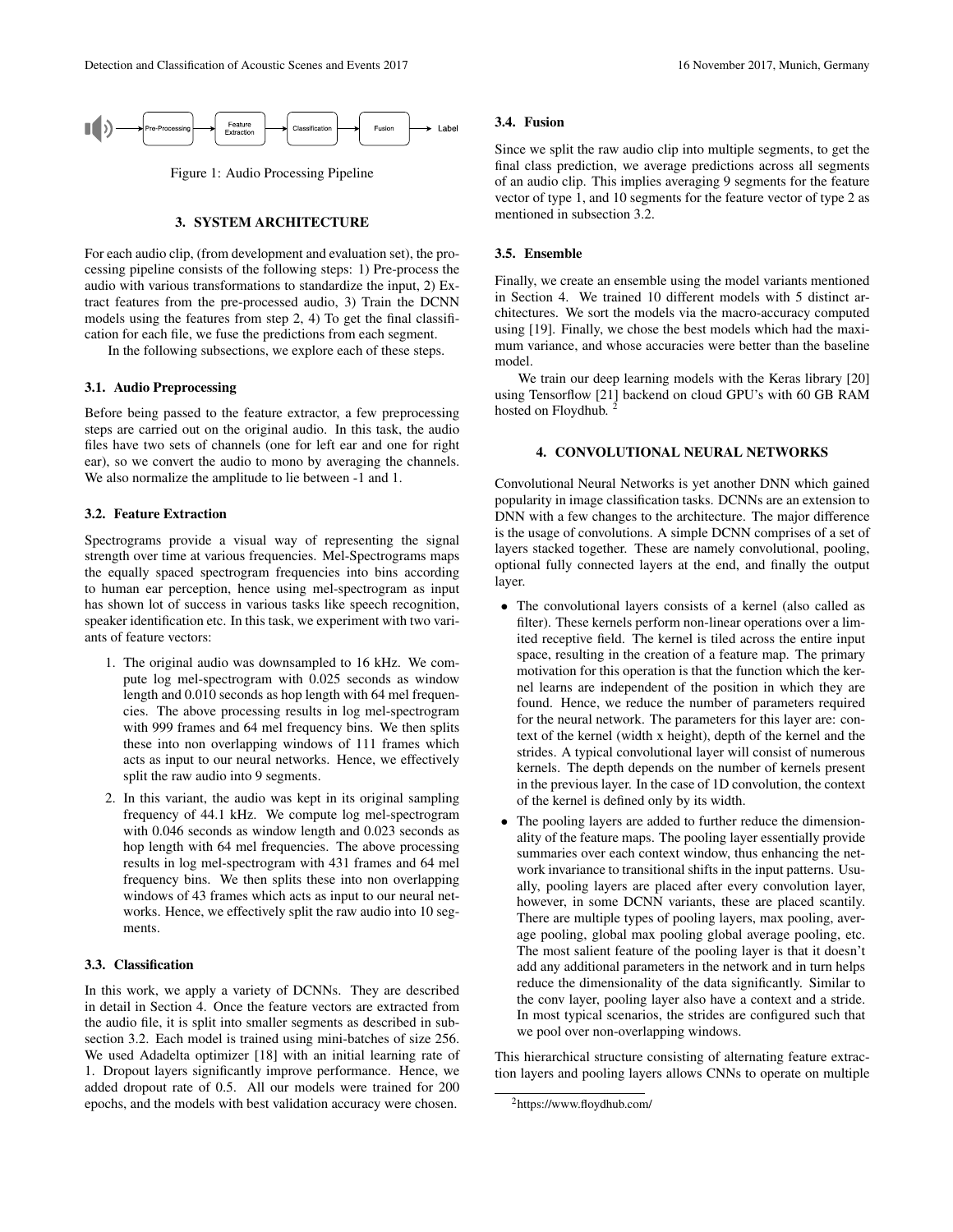| <b>LeNet</b>      | <b>SqueezeNet</b>   | 1D CNN         |  |  |
|-------------------|---------------------|----------------|--|--|
| 8x3x3-BN-ReLu     | $64x3x3-BN-ReLU$    | 64x5 - BN-ReLu |  |  |
| MP: 3x2           | MP: 2x2             | MP: 3          |  |  |
| $16x3x3-BN-Rel.u$ | FIRE(sq:16, ex:64)  | 128x5-BN-ReLu  |  |  |
| MP: 3x2           | FIRE(sq:16, ex:64)  | MP: 3          |  |  |
| $32x3x3-BN-ReLU$  | MP: 2x2             | 256x5-BN-ReLu  |  |  |
| Dropout: 0.5      | FIRE(sq:32, ex:128) | Dropout: 0.5   |  |  |
| FC: 512           | FIRE(sq:32, ex:128) | FC: 512        |  |  |
| Softmax: 15       | MP: 2x2             | Softmax: 15    |  |  |
|                   | FIRE(sq:48, ex:192) |                |  |  |
|                   | FIRE(sq:64, ex:256) |                |  |  |
|                   | Dropout: 0.5        |                |  |  |
|                   | $15x1x1-BN-ReLU$    |                |  |  |
|                   | GlobalAvgPool       |                |  |  |

Table 1: The various model architectures experimented in the paper and described in Section 4. Some abbreviations used are:- BN: Batch Normalization, MP: MaxPooling Layer, FC: Fully Connected Layer, FIRE: fire module described in 4.2, sq: squeeze, ex: expand.

timescales. In the upcoming sub-sections we describe the different DCNN architectures we've experimented with. Since the annotated dataset for the competition was small in size, we've used DCNN architectures which require less number of parameters.

## 4.1. LeNet

We experimented with 3 variants of the LeNet architecture [22] by varying the filter sizes keeping everything else constant. We used the filter sizes of 3x3, 5x5, 7x7. A small building block of this architecture comprises of Conv-BN-Relu-Pool layer. We stacked 3 copies of the building blocks where the number of filters became twice of the previous block. Finally, we flatten the layer, add a fully connected layer of size 512 and use softmax for the final class label. The architecture is described in Table 1 for filter size: 3x3.

### 4.2. SqueezeNet

SqueezeNet [23] is a DCNN which achieves AlexNet-level accuracy on ImageNet with 50x fewer parameters. SqueezeNet comprises of multiple stacked building blocks called Fire Modules. A Fire module is comprised of: a squeeze convolution layer (which has only 1x1 filters), feeding into an expand layer that has a mix of 1x1 and 3x3 convolution filters. The original SqueezeNet architecture comprises of 8 stacked Fire Modules where the number of filters keeps increasing as the depth increases. We modified the existing architecture by reducing the depth and stacking 6 Fire Modules instead. We experimented with various FIRE module configurations, the best configuration is described in Table 1.

## 4.3. 1D CNN

While applying CNN to audio dataset, it is important to understand that the two axes of the spectrogram have different meanings (time v/s frequency), which is essentially not the case for images. Hence, technically it makes sense to convolve only in a single dimension as opposed to both the dimensions in case of images. Hence, in this architecture we experiment with convolution in only single dimension (time). This architecture is inspired from  $[24]$ <sup>3</sup> with the major variation being, in the penultimate layer that variation uses various statistics, we used the entire layer and added a single hidden layer. This was primarily because we didn't want to overfit with large number of parameters.

# 5. RESULTS AND ANALYSIS

From feature extraction side we experimented with sampling rate, window length and hop length when converting audio to log melspectrogram. If the window length is too big, frequency resolution with respect to time is reduced. If the window is too small, frequency patters across time are missed. This is a trade-off, one can have high a resolution in time or a high resolution in frequency but not both. So, we experimented with various window and hop lengths. The human ear can listen to frequencies between 0Hz and 5kHz clearly without any effort, so, it is a common practice to downsample the audio. Hence, we experimented with the original as well as the downsampled audio files.

On the model architecture side, we experimented with LeNet, SqueezeNet and 1D CNNs with different kernel sizes. In LeNet we used filters of size 3x3, 5x5 and 7x7 to understand how filter size affects the classification accuracy.

The model CNN-V1 is trained on log mel-spectrograms of audio files without down-sampling with 3x3 conv filters whereas all the other models are trained on log mel-spectrograms of downsampled (16kHz) audio files. While training we observed that the model overfits very quickly when using actual files because it contains lot of information which may not be relevant to task at hand results in poor accuracy. The models trained on down-sampled audio files are robust to overfitting and hence perform better.

The models CNN-V2-1, CNN-V2-2 and CNN-V2-3 are based on LeNet architecture, where the only difference is the size of the conv filters used. Conv filters of size 3x3, 5x5 and 7x7 are used in them respectively. The conv filter sizes affect the model performance. The filters which are either too big or too small cannot understand the time-frequency patterns. Hence, we experimented with various filter sizes and we can see that the classification accuracy deteriorates with the increase in the filter size. Due to recent success of SqueezNet with very less number of parameters we tried this architecture out of curiosity.

We finally tried **1D CNN** because a spectrogram is not like an image, it represents frequency in one axis and time in one axis. Even though we can use it like an image sometimes model may benefit from treating them separately.

After training all the models we create an ensemble by choose best three models and combined their individual predictions using geometric mean. Since the models are learning different because of their architectures (3x3 vs 5x5 etc) or input features (16kHz-44.1kHz log mel-spectrogram) we see a improvement in accuracy of about 3 percent compared to best individual model.

We plotted confusion matrix in figure 2 to analyze the conflicting acoustic scenes. The most confused pairs are: Home is confused with Library, and Park is confused with Residential area. We can clearly see why the model is struggling to identify these pairs because these scenes are closely related to one another acoustically.

This can be reduced by increasing the audio sample length from 10 seconds so that we have some more context to identify these pairs correctly. Among the most accurately predicted acoustic scenes there are office, car, city\_center. These scenes have unique fingerprint to them and could be accurately classified. On the other

<sup>3</sup>http://benanne.github.io/2014/08/05/spotify-cnns.html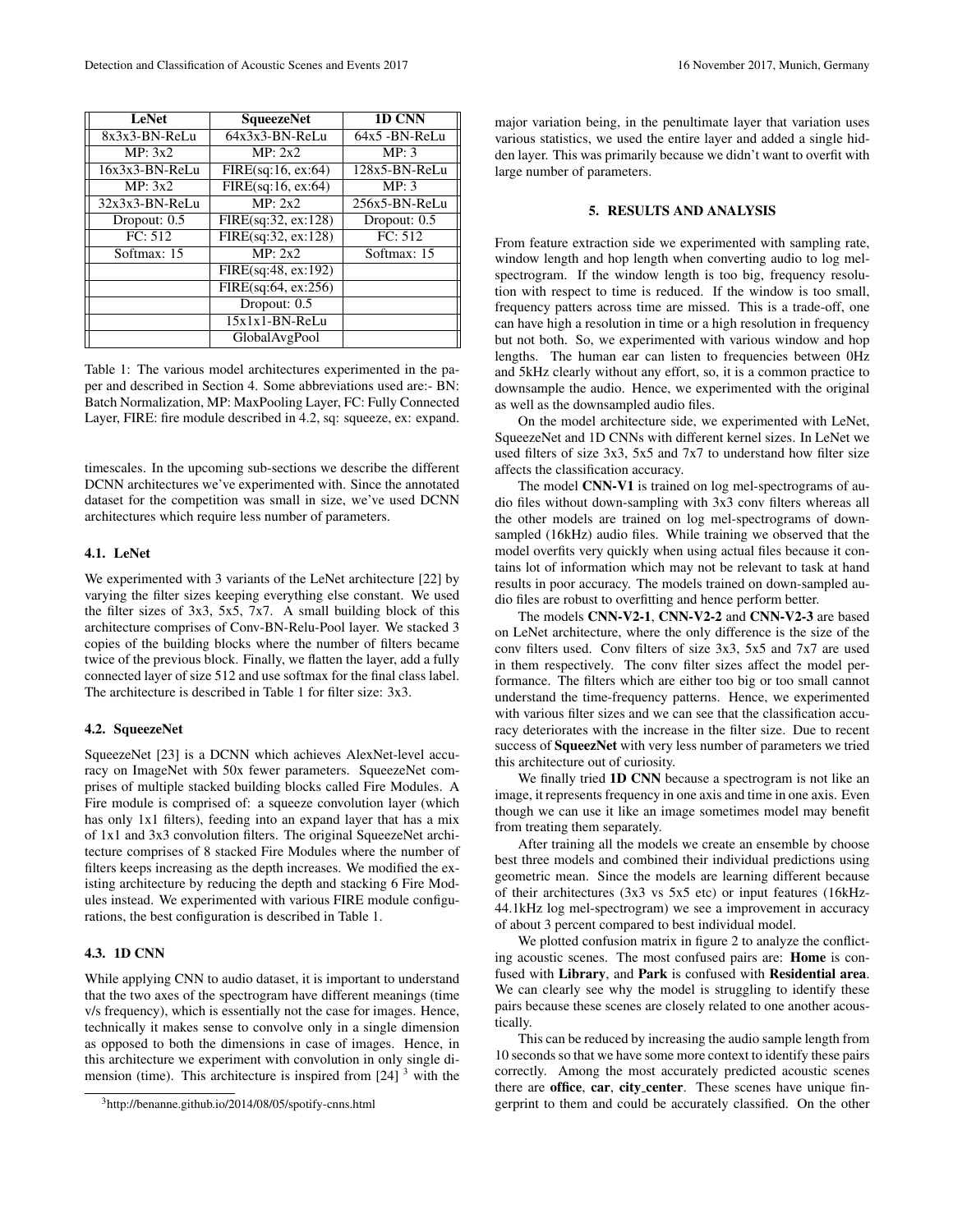hand, park, cafe restaurant, residential area are least accurately predicted probably due to acoustic closeness of these scenes.



Figure 2: Confusion Matrix

### 6. FUTURE WORK & CONCLUSION

Currently, the training suffers because of over fitting due to lack of enough data. In future we'll try to avoid this using data augmentation methods as these methods have shown to boost the performance and prevent over-fitting in [25] [26]. In this work, we experimented with the window length and the hop length of mel-spectrogram to study its affect on acoustic scene classification. We also tried different DCNN architectures for the same and finally created an ensemble of these deep CNN models to improve upon the baseline model by 10%.

### 7. REFERENCES

- [1] D. Barchiesi, D. Giannoulis, D. Stowell, and M. D. Plumbley, "Acoustic scene classification: Classifying environments from the sounds they produce," *IEEE Signal Processing Magazine*, vol. 32, no. 3, pp. 16–34, 2015.
- [2] D. Wang and G. J. Brown, *Computational auditory scene analysis: Principles, algorithms, and applications*. Wiley-IEEE press, 2006.
- [3] R. Cai, L. Lu, A. Hanjalic, H.-J. Zhang, and L.-H. Cai, "A flexible framework for key audio effects detection and auditory context inference," *IEEE Transactions on audio, speech, and language processing*, vol. 14, no. 3, pp. 1026–1039, 2006.
- [4] M. Shah, B. Mears, C. Chakrabarti, and A. Spanias, "Lifelogging: Archival and retrieval of continuously recorded audio using wearable devices," in *Emerging Signal Processing Applications (ESPA), 2012 IEEE International Conference on*. IEEE, 2012, pp. 99–102.
- [5] S. Chu, S. Narayanan, C.-C. J. Kuo, and M. J. Mataric, "Where am i? scene recognition for mobile robots using audio features," in *Multimedia and Expo, 2006 IEEE International Conference on*. IEEE, 2006, pp. 885–888.

[7] D. Giannoulis, E. Benetos, D. Stowell, M. Rossignol, M. Lagrange, and M. D. Plumbley, "Detection and classification of acoustic scenes and events: An ieee aasp challenge," in *Applications of Signal Processing to Audio and Acoustics (WAS-PAA), 2013 IEEE Workshop on*. IEEE, 2013, pp. 1–4.

*IEEE Conference on*. IEEE, 2009, pp. 248–255.

- [8] T. Heittola, A. Mesaros, and T. Virtanen, "Dcase2016 baseline system," 2016.
- [9] A. Mesaros, T. Heittola, A. Diment, B. Elizalde, A. Shah, E. Vincent, B. Raj, and T. Virtanen, "DCASE 2017 challenge setup: Tasks, datasets and baseline system," in *Proceedings of the Detection and Classification of Acoustic Scenes and Events 2017 Workshop (DCASE2017)*, November 2017, submitted.
- [10] M. Chum, A. Habshush, A. Rahman, and C. Sang, "Ieee aasp scene classification challenge using hidden markov models and frame based classification," *IEEE AASP Challenge on Detection and Classification of Acoustic Scenes and Events*, 2013.
- [11] E. Olivetti, "The wonders of the normalized compression dissimilarity representation," *IEEE AASP Challenge on Detection and Classification of Acoustic Scenes and Events*, 2013.
- [12] J. T. Geiger, B. Schuller, and G. Rigoll, "Large-scale audio" feature extraction and svm for acoustic scene classification," in *Applications of Signal Processing to Audio and Acoustics (WASPAA), 2013 IEEE Workshop on*. IEEE, 2013, pp. 1–4.
- [13] H. Eghbal-Zadeh, B. Lehner, M. Dorfer, and G. Widmer, "Cpjku submissions for dcase-2016: A hybrid approach using binaural i-vectors and deep convolutional neural networks," *IEEE AASP Challenge on Detection and Classification of Acoustic Scenes and Events (DCASE)*, 2016.
- [14] M. Valenti, A. Diment, G. Parascandolo, S. Squartini, and T. Virtanen, "Dcase 2016 acoustic scene classification using convolutional neural networks," in *Proc. Workshop Detection Classif. Acoust. Scenes Events*, 2016, pp. 95–99.
- [15] T. Lidy and A. Schindler, "Cqt-based convolutional neural networks for audio scene classification and domestic audio tagging," *IEEE AASP Challenge on Detection and Classification of Acoustic Scenes and Events (DCASE 2016), Budapest, Hungary, Tech. Rep*, 2016.
- [16] S. H. Bae, I. Choi, and N. S. Kim, "Acoustic scene classification using parallel combination of lstm and cnn," in *Proceedings of the Detection and Classification of Acoustic Scenes and Events 2016 Workshop (DCASE2016)*, 2016.
- [17] A. Mesaros, T. Heittola, and T. Virtanen, "TUT database for acoustic scene classification and sound event detection," in *24th European Signal Processing Conference 2016 (EU-SIPCO 2016)*, Budapest, Hungary, 2016.
- [18] M. D. Zeiler, "Adadelta: an adaptive learning rate method," *arXiv preprint arXiv:1212.5701*, 2012.
- [19] A. Mesaros, T. Heittola, and T. Virtanen, "Metrics for polyphonic sound event detection," *Applied Sciences*, vol. 6, no. 6, p. 162, 2016.